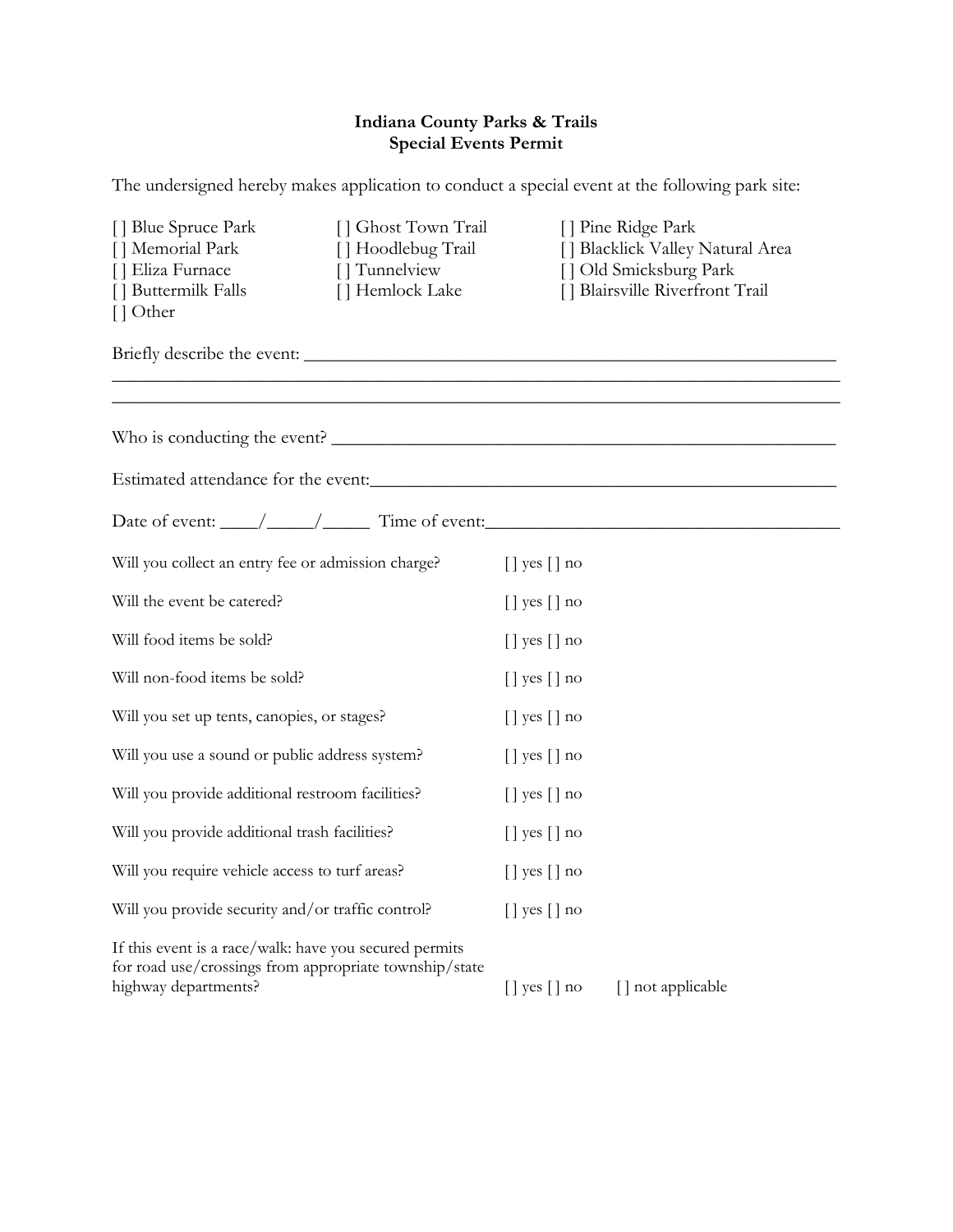#### **Please submit the following documentation with your application:**

[ ] Reservation application for any facilities being rented

[] Reservation fee payment (will vary with number of facilities rented)

[] Damage deposit (refundable): \$200 for special events

[] Certificate of insurance for the event and waiver of County liability

*The permittee hereby agrees to hold the County of Indiana harmless for any and all claims for damages, injuries to persons or property resulting from the conduct of this event.*

| Name (print):                                                                                                               |           |
|-----------------------------------------------------------------------------------------------------------------------------|-----------|
|                                                                                                                             |           |
|                                                                                                                             | City/Zip: |
| Telephone: ___________________(home)                                                                                        |           |
| $\begin{array}{c} \hline \end{array}$ (cell)                                                                                |           |
| Fax:<br><u> 1989 - Andrea Albert III, politik eta politik eta politik eta politik eta politik eta politik eta politik e</u> |           |
|                                                                                                                             |           |
|                                                                                                                             |           |
|                                                                                                                             |           |
|                                                                                                                             |           |
| [] Approved                                                                                                                 |           |
|                                                                                                                             |           |
| Date: $\qquad \qquad$                                                                                                       |           |
|                                                                                                                             |           |
|                                                                                                                             |           |

**Revised – 12.7.12**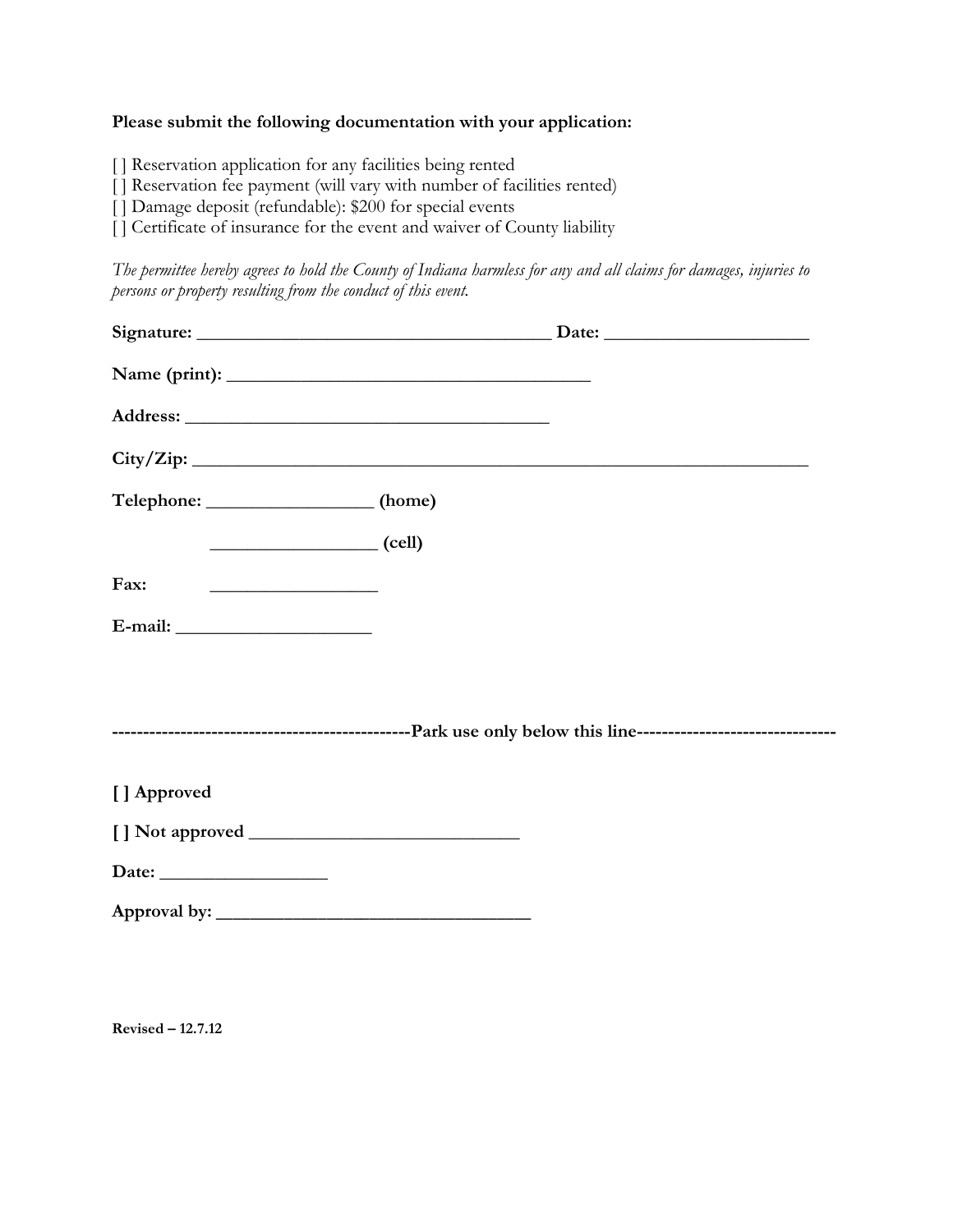### **Indiana County Parks & Trails Special Events Permit Guidelines & Application**

### **What is a special event?**

Any organized public or private event that requires the use of park areas or facilities beyond the normal operating procedures of the Indiana County Parks & Trails department.

## **Why is a Special Events Permit needed?**

Parks are held in the public trust. It is important that park sites be used properly and are available to the public at all times in an acceptable condition.

## **When is a Special Events Permit required?**

A Special Events Permit is required when:

- the site requested has not been designated as a normal site for large group gatherings.
- admission is controlled either by donations, entry fees, or tickets.
- anything is sold.
- tents, canopies, or stages are brought in.
- the event is advertised as a public event.
- the event is organized by a caterer.
- **special vehicle access is requested.**
- additional electricity, restroom, or garbage facilities are required.

# **Are there additional fees beyond the normal costs for park facilities?**

**Yes.** The permittee must pay for all costs associated with the event, including:

- all trash removal. Permitee may be required to make arrangements with a local trash hauler to provide additional dumpsters at the site. It is recommended that one 3-yard dumpster be provided for every 250 people attending the event.
- additional restroom facilities are needed. One portable restroom must be provided for every 100 people estimated to attend.
- excessive water and electric usage. Water and electric are provided at no charge to park users but a special events permittee may be charged for excessive water or electric usage.
- any damages to facilities or turf areas.

In addition to facility rental costs, permittee must provide a \$200 refundable damage deposit for the use of park grounds. This deposit will be refunded if park facilities and grounds are restored to their normal condition.

## **What park regulations and event guidelines should we be aware of?**

- alcohol is not permitted in any County Park.
- sound from music or public address systems must be limited to the area reserved for the special event.
- food concessions must have an approved PA Health Department certificate on the site.
- public liability insurance for bodily injury or property damage in the sum of \$1,000,000 must be provided. A copy of the certificate must be included with the application.
- vehicle access to turf areas may be granted, but must be limited as much as possible.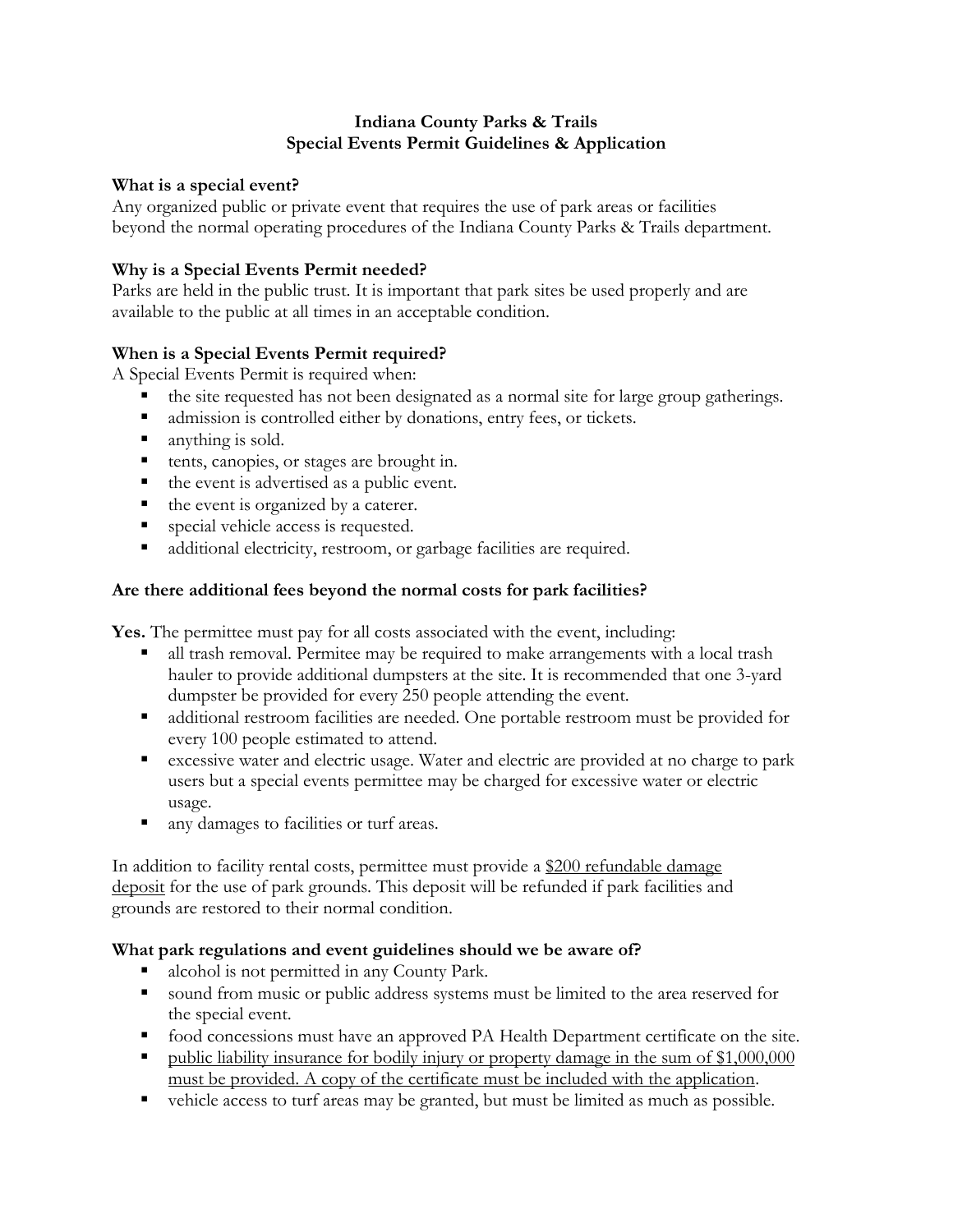- security and traffic control during the event are the responsibility of the permittee.
- A list of park regulations is included with the Special Events Permit application.

#### **How do I schedule a special event?**

Your application will be reviewed by the park staff and may require the review of the Indiana County Parks Advisory Board if the event is of a large scale.

If your Special Events Permit application is approved, you will be required to meet with the park staff to review special needs. This meeting must be held at least 30 days prior to the event.

### **Questions?**

If you have any questions regarding a special event, please contact us by:

| Phone   | $(724)$ 463-8636   |
|---------|--------------------|
| Fax     | $(724)$ 463-8740   |
| E-mail: | indparks@gmail.com |

Information about Indiana County Parks & Trails is also available on our website: www.indianacountyparks.org.

Our administrative office is located at Blue Spruce Park. Office hours are Monday through Friday, 8:30 AM to 3:30 PM.

#### **Our mailing address:**

Indiana County Parks & Trails 1128 Blue Spruce Road Indiana, PA 15701.